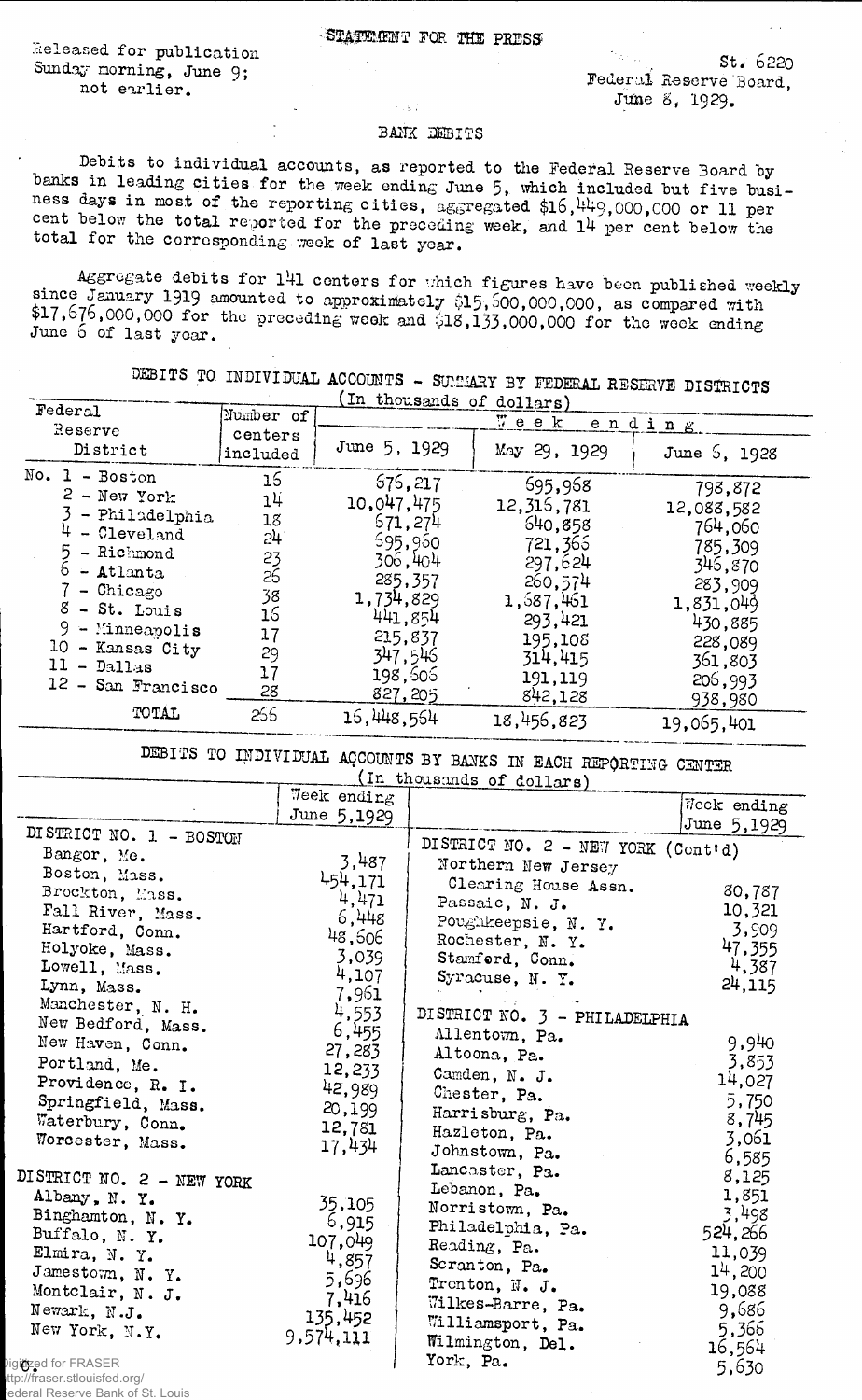DEBITS TO INDIVIDUAL ACCOUNTS BY BANKS IN EACH REPORTING CENTER

 $\frac{\left\langle \mathbf{S}_{\mathcal{L}}\right\rangle _{i}^{2}}{\left\langle \mathbf{S}_{i}\right\rangle _{i}}$ 

 $\hat{\gamma}_{\rm ph}$ 

| St. 5220a<br>(In thousands of dollars) |              |                                   |                    |  |
|----------------------------------------|--------------|-----------------------------------|--------------------|--|
|                                        | Week ending  |                                   | <b>Week ending</b> |  |
|                                        | June 5, 1929 |                                   | June 5, 1929       |  |
| DISTRICT NO. 4 - CLEVELAND             |              | DISTRICT NO. 6 - ATLANTA (Cont'd) |                    |  |
| Akron, Ohio                            | 25,705       | Elberton, Ga.                     | 216                |  |
| Butler, Pa.                            | 3,028        | Hattiesburg, Miss.                | 1,314              |  |
| Canton, Ohio                           | 11,982       | Jackson, Miss.                    | 5,213              |  |
| Cincinnati, Ohio                       | 98,880       | Jacksonville, Fla.                | 16,633             |  |
| Cleveland, Ohio                        | 180,803      |                                   | 8,916              |  |
| Columbus, Ohio                         |              | Knoxville, Tenn.                  | 4,057              |  |
| Connellsville, Pa.                     | 928          | Macon, Ga.                        | 3,245              |  |
| Dayton, Ohio                           | 22,878       | Meridian, Miss.                   | 7,732              |  |
| Erie, Pa.                              | 8,341        | Miami, Fla.                       |                    |  |
| Franklin, Pa.                          | 1,368        | Mobile, Ala.                      | 7,837              |  |
| Greensburg, Pa.                        | 5,249        | Montgomery, Ala.                  | 6,320              |  |
| Homestead, Pa.                         |              | Mashville, Tenn.                  | 22,143             |  |
| Lexington, Ky.                         | 1,131        | Newman, Ga.                       | 337                |  |
| Lima, Ohio                             | 5,267        | New Orleans, La.                  | 76,123             |  |
|                                        | 3,679        | Pensacola, Fla.                   | 2,021              |  |
| Lorain, Ohio                           | 1,403        | Savannah, Ga.                     | 9,762              |  |
| Middletown, Ohio                       | 3,117        | Tampa, Fla.                       | 8,594              |  |
| Oil City, Pa.                          | 4,670        | Valdosta, Ga.                     | 1,300              |  |
| Pittsburgh, Pa.                        | 224,810      | Vicksburg, Miss.                  | 1,561              |  |
| Springfield, Ohio                      | 4,889        |                                   |                    |  |
| Steubenville, Ohio                     | 2,932        | DISTRICT NO. 7 - CHICAGO          |                    |  |
| Toledo, Ohio                           | 46,539       | Adrian, Mich.                     | 1,517              |  |
| Warren, Ohio                           | 2,668        | Aurora, Ill.                      | 5,092              |  |
| Wheeling, W. Va.                       | 13,720       | Battle Creek, Mich.               | 5,481              |  |
| Youngstown, Ohio                       | 18,922       | Bay City, Mich.                   | 2,670              |  |
| Zanesville, Ohio                       | 3,051        | Bloomington, Ill.                 | 4,379              |  |
|                                        |              | Cedar Rapids, Ia.                 | 9,427              |  |
| DISTRICT NO. 5 - RICHMOND              |              | Champaign-Urbana, Ill.            | 3,150              |  |
| Asheville, N. C.                       | 10,681       | Chicago, Ill.                     | 1,123,390          |  |
| Baltimore, Md.                         | 89,651       | Danville, Ill.                    | 4,921              |  |
| Charleston, S. C.                      | 6,100        | Davenport, Ia.                    | 11,906             |  |
| Charleston, W. Va.                     | 9,905        | Decatur, Ill.                     | 4,717              |  |
| Charlotte, N. C.                       | 12,105       | Des Moines, Iowa                  | 18,732             |  |
| Columbia, S. C.                        | 4,786        | Detroit, Mich.                    | 252,498            |  |
| Cumberland, Md.                        | 1,974        | Dubuque, Iowa                     | 3,842              |  |
| Danville, Va.                          | 2,498        | Flint, Mich.                      | 12,362             |  |
| Durham, N. C.                          | 7,421        | Fort Wayne, Ind.                  | 11,737             |  |
| Greensboro, N. C.                      | 5,598        | Gary, Ind.                        | 5,091              |  |
| Greenville, S. C.                      | 4,710        | Grand Rapids, Mich.               | 20,643             |  |
| Hagerstown, Md.                        | 2,407        | Green Bay, Wis.                   | 3,668              |  |
| Huntington, W. Va.                     | 4,610        | Hammond, Ind.                     | 3,758              |  |
| Lynchburg, Va.                         | 4,286        | Indianapolis, Ind.                | 52,572             |  |
| Newport News, Va.                      | 2,604        | Jackson, Mich.                    | 5,980              |  |
| Norfolk, Va.                           | 16,321       | Kalamazoo, Mich.                  | 6,371              |  |
| Raleigh, N. C.                         | 4,248        | Lansing, Mich.                    | 10,985             |  |
| Richmond, Va.                          | 30,898       | Mason City, Ia.                   | 3,200              |  |
| Roanoke, Va.                           | 8,130        | Milwaukee, Wis.                   | 60,964             |  |
| Spartanburg, S. C.                     | 3,560        | Moline, Ill.                      | 3,708              |  |
| Washington, D. C.                      | 61,387       | Muscatine, Ia.                    | 1,169              |  |
| Wilmington, N. C.                      | 4,480        | Oshkosh, Wis.                     | 3,000              |  |
| Winston-Salem, N. C.                   | 8,044        | Peoria, Ill.                      | 14,825             |  |
|                                        |              | Rockford, Ill.                    | 9,499              |  |
| DISTRICT NO. 6 - ATLANTA               |              | Saginaw, Mich.                    | 6,704              |  |
| Albany, Ga.                            | 741          | Sheboygan, Wis.                   | 3,434              |  |
| Atlanta, Ga.                           | 43,869       | Sioux City, Iowa                  | 15,049             |  |
| Augusta, Ga.                           | 5,245        | South Bend, Ind.                  | 10,974             |  |
| Birmingham, Ala.                       | 33,000       | Springfield, Ill.                 | 7,615              |  |
| Brunswick, Ga.                         | 900          | Terre Haute, Ind.                 | 4,164              |  |
| Chattanooga, Tenn.                     | 14,610       | Waterloo, Iowa                    | 5,635              |  |
| Columbus, Ga.                          | 3,121        |                                   |                    |  |
| Dothan, Ala.                           | 547          |                                   |                    |  |
|                                        |              |                                   |                    |  |

## C.

 $\bar{\phantom{a}}$ 

Digitized for FRASER http://fraser.stlouisfed.org/ Federal Reserve Bank of St. Louis